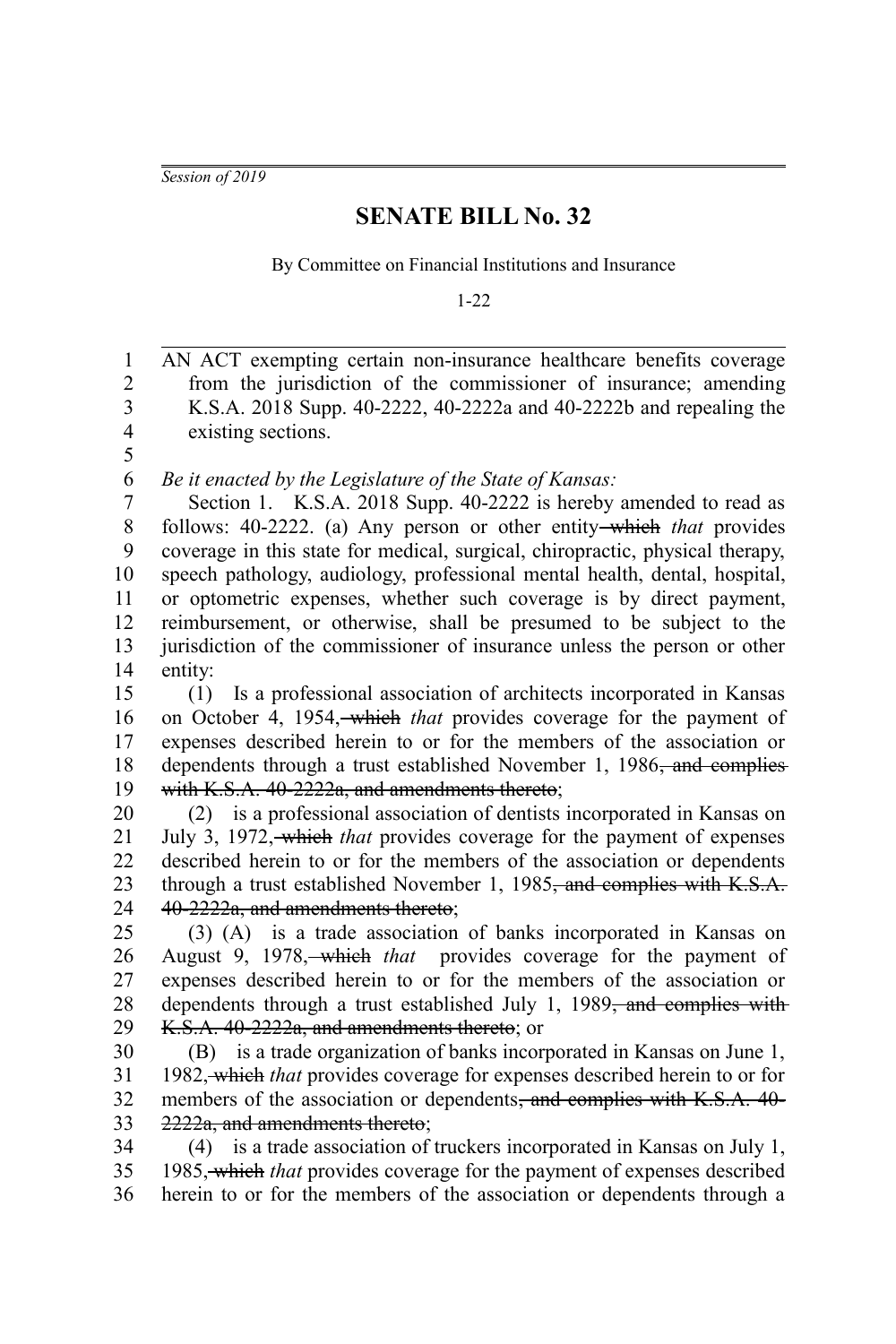trust established January 1, 1990<del>, and complies with K.S.A. 40-2222a, and</del> amendments thereto; 1 2

(5) is an association of physicians practicing in the Kansas City metropolitan area, incorporated in Missouri on March 5, 1891, and qualified as a foreign corporation in Kansas on May 19, 1987, which *that* provides coverage for the payment of expenses described herein to or for the members of the association, their employees and dependents through a trust established November 1, 1984, and complies with K.S.A. 40-2222a, and amendments thereto; 3 4 5 6 7 8 9

(6) is organized as a farmers' cooperative under the Kansas cooperative marketing act, K.S.A. 17-1601 et seq., and amendments thereto, on January 13, 1983, and is an association of farmers' cooperatives and other like associations operated on a cooperative basis and their affiliated companies, which *that* provides benefits for employees, and family members of such employees, of such associations<del>, and complies</del> with K.S.A. 40-2222a, and amendments thereto; 10 11 12 13 14 15 16

(7) is any other qualified trade, merchant, retail, or professional association or business league incorporated in Kansas which complies with K.S.A. 40-2222a, and amendments thereto; 17 18 19

(8) conclusively shows by submission of an appropriate certificate, license, letter or other document issued by the United States department of labor that such person or entity is not subject to Kansas law;  $\sigma$ 20 21 22

(9) conclusively shows that it is subject to the jurisdiction of an agency of this state or the federal government. For purposes of this act, tax exempt status under section 501(c) of the federal internal revenue code of 1986 shall not be deemed to be jurisdiction of the federal government*; or* 23 24 25 26

*(10) is a nonprofit agricultural membership organization incorporated in Kansas on June 23, 1931, or an affiliate thereof, that provides healthcare benefit coverage that shall not be considered insurance, for the payment of expenses described herein to or for the members of the organization and their dependents*. 27 28 29 30 31

(b) For the purposes of this section, a qualified trade, merchant, retail or professional association or business league shall mean any bona fide trade, merchant, retail or professional association or business league that: 32 33 34

(1) Has been in existence for at least five calendar years; and

35 36

(2) is comprised of five or more employers.

Sec. 2. K.S.A. 2018 Supp. 40-2222a is hereby amended to read as follows: 40-2222a. At the time the initial application for coverage is taken with respect to new applicants and upon the first renewal, reinstatement or extension of coverage following the effective date of this act with respect to persons previously covered, each association *person or entity* described in subsection (a) of K.S.A. 40-2222, and amendments thereto, shall provide a written notice stating that: 37 38 39 40 41 42 43